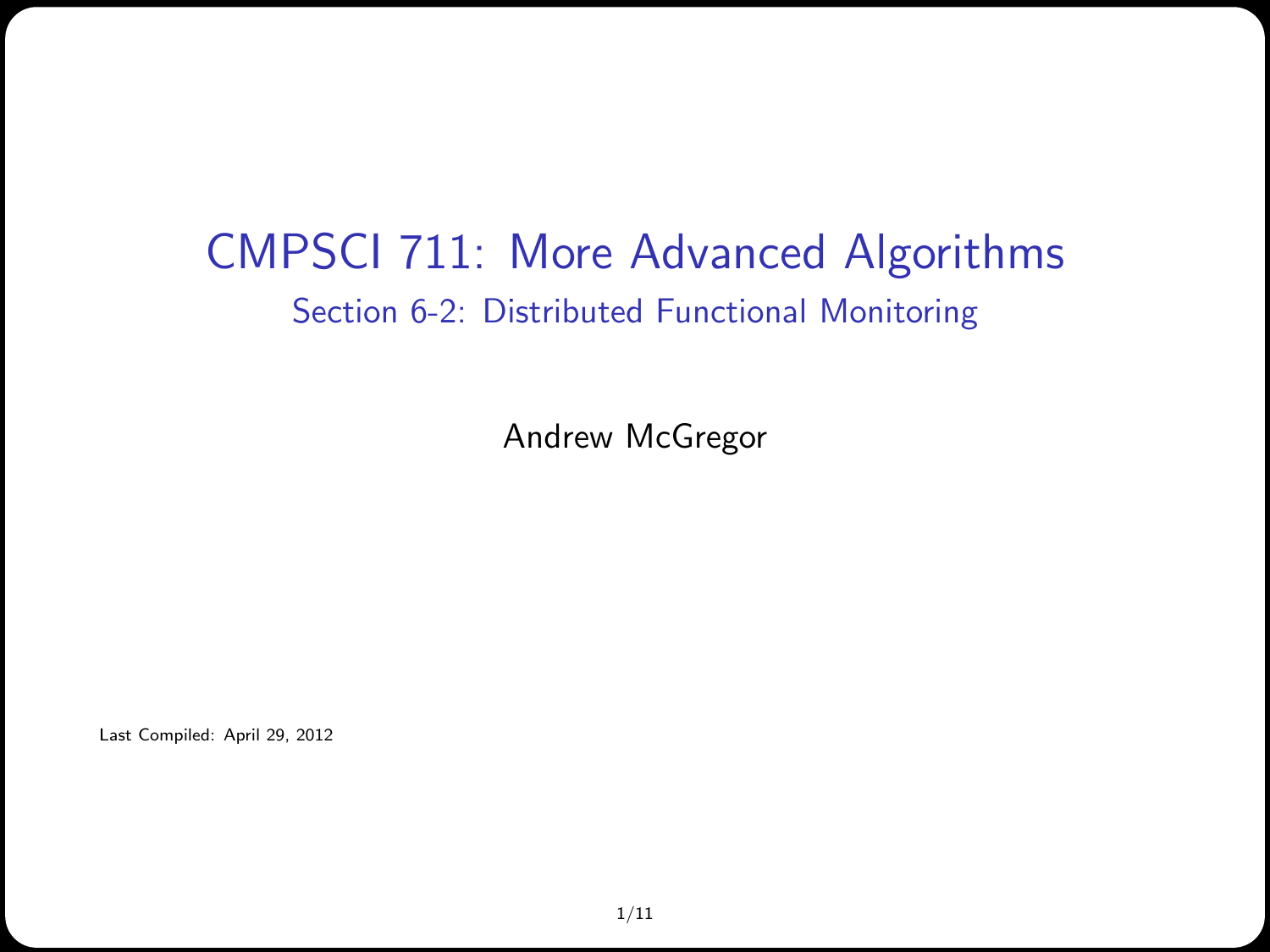### Distributed Functional Monitoring

- In k streams  $S_1, S_2, \ldots, S_k$  are being observed at k locations.
- $\triangleright$  Messages are sent between the observers and a central site.
- $\blacktriangleright$  How many messages need to be sent such that central site always knows  $f(S_1 \cup ... \cup S_k)$ , e.g., whether the total number of elements have passed some threshold  $\tau$ .
- $\triangleright$  Contrast with Communication Complexity: Need to track value of f dynamically. Measure number of messages rather than total size.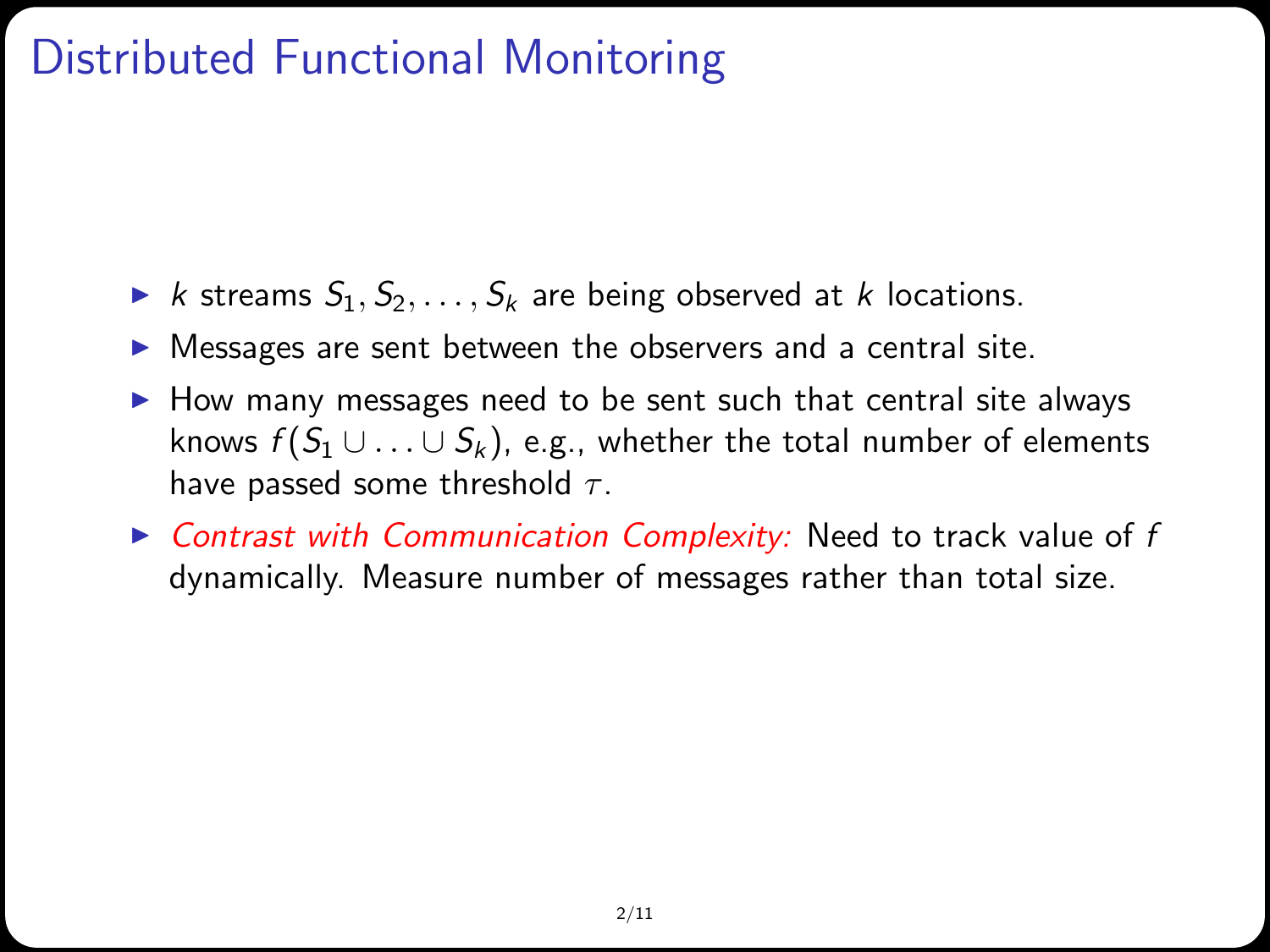#### **Outline**

#### [Counting](#page-2-0)

<span id="page-2-0"></span>[Distributed Sampling](#page-7-0)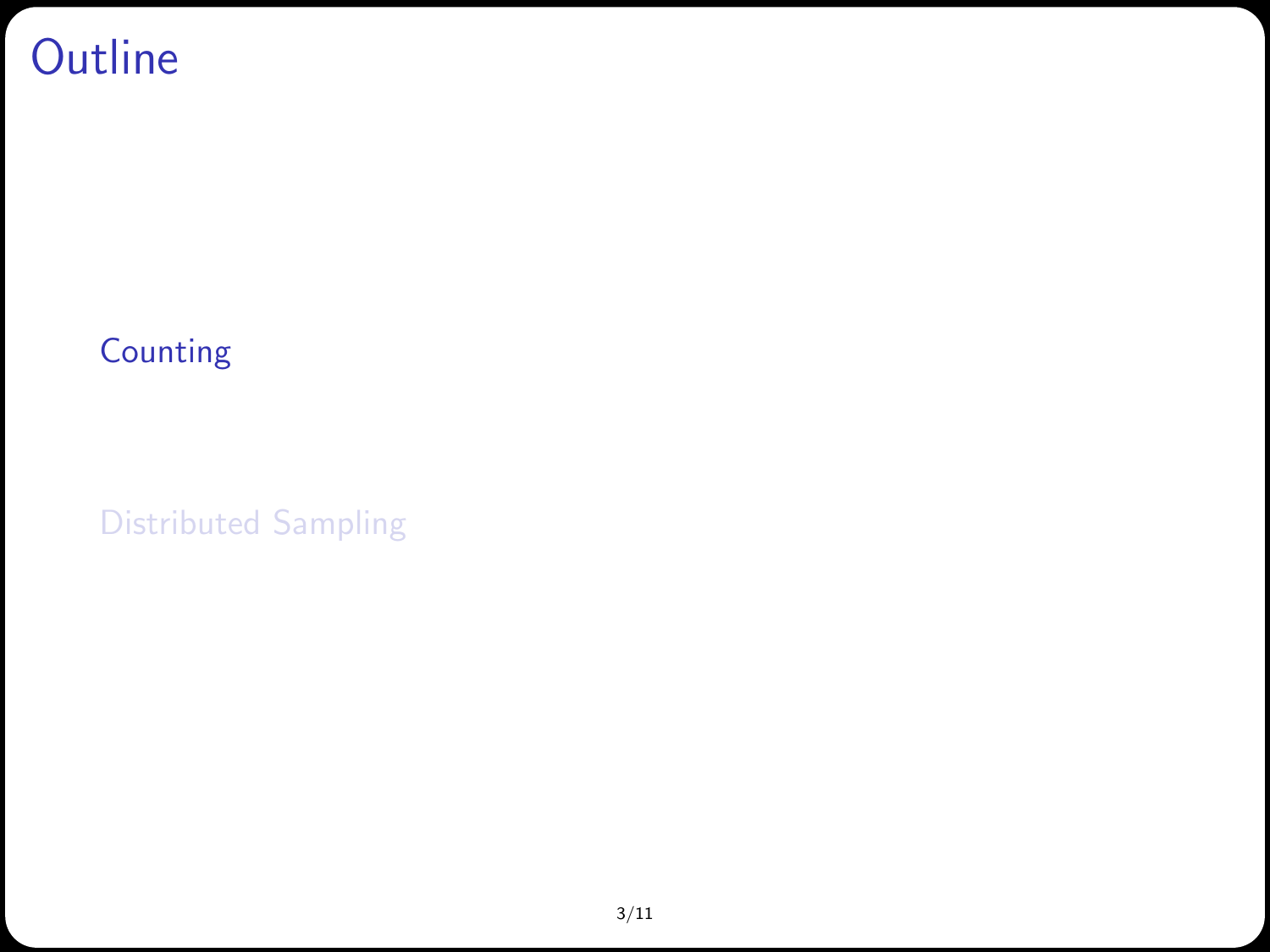# Counting

- $\triangleright$  Goal: Determine when the total count passes threshold  $\tau$ .
- $\blacktriangleright$  First attempt:
	- Player *i* maintains  $n_i$  = number of elements seen locally since last update to central site.
	- Player i sends  $n_i$  to central site if it reaches  $\tau/k$
	- $\triangleright$  On receiving *n* from some player, central site sets  $\tau \leftarrow \tau n$  and broadcasts new threshold to call players.
- ► Correctness is clear since  $\sum_i n_i < k \cdot \tau / k < \tau$ .
- In Thm: Total number of messages is  $O(k^2 \log(\tau/k))$ .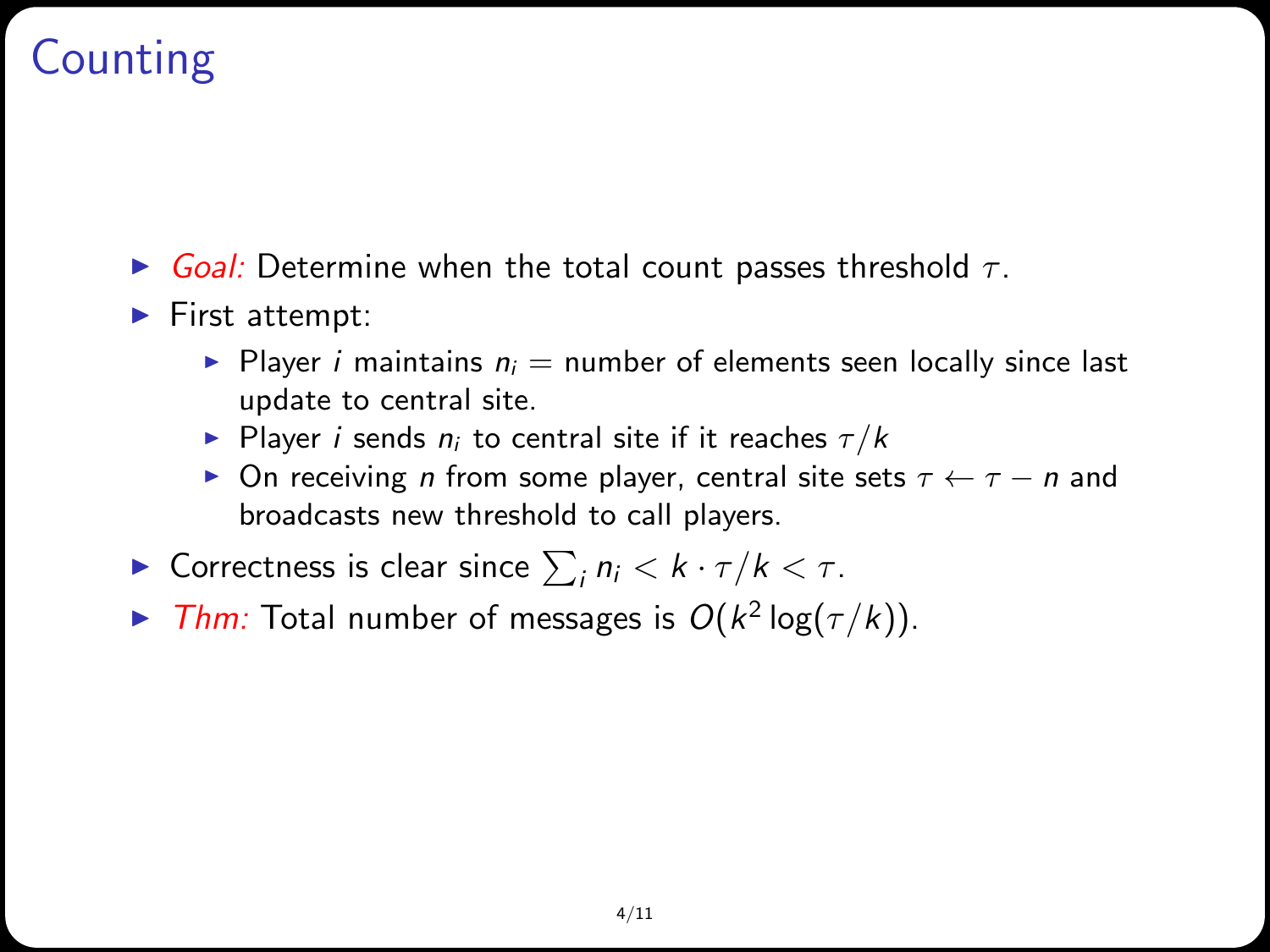#### First Attempt Analysis

- Let  $\tau_0 = \tau, \tau_1, \tau_2, \ldots$  be the sequence of thresholds.
- $\triangleright$  Note that  $\tau_i \leq (1 1/k)\tau_{i-1}$  and hence

$$
\tau_r \leq \tau/(1-1/k)^r
$$

- ► Therefore after  $r = \log_{1-1/k} \tau/k$  rounds  $\tau_r \leq k$ .
- Each rounds requires  $O(k)$  messages so number of messages so far is

$$
O(k \log_{1-1/k} \tau/k) = O(k^2 \log \tau/k)
$$

 $\triangleright$  There are at most k more messages so total is

$$
k + O(k^2 \log \tau / k) = O(k^2 \log \tau / k).
$$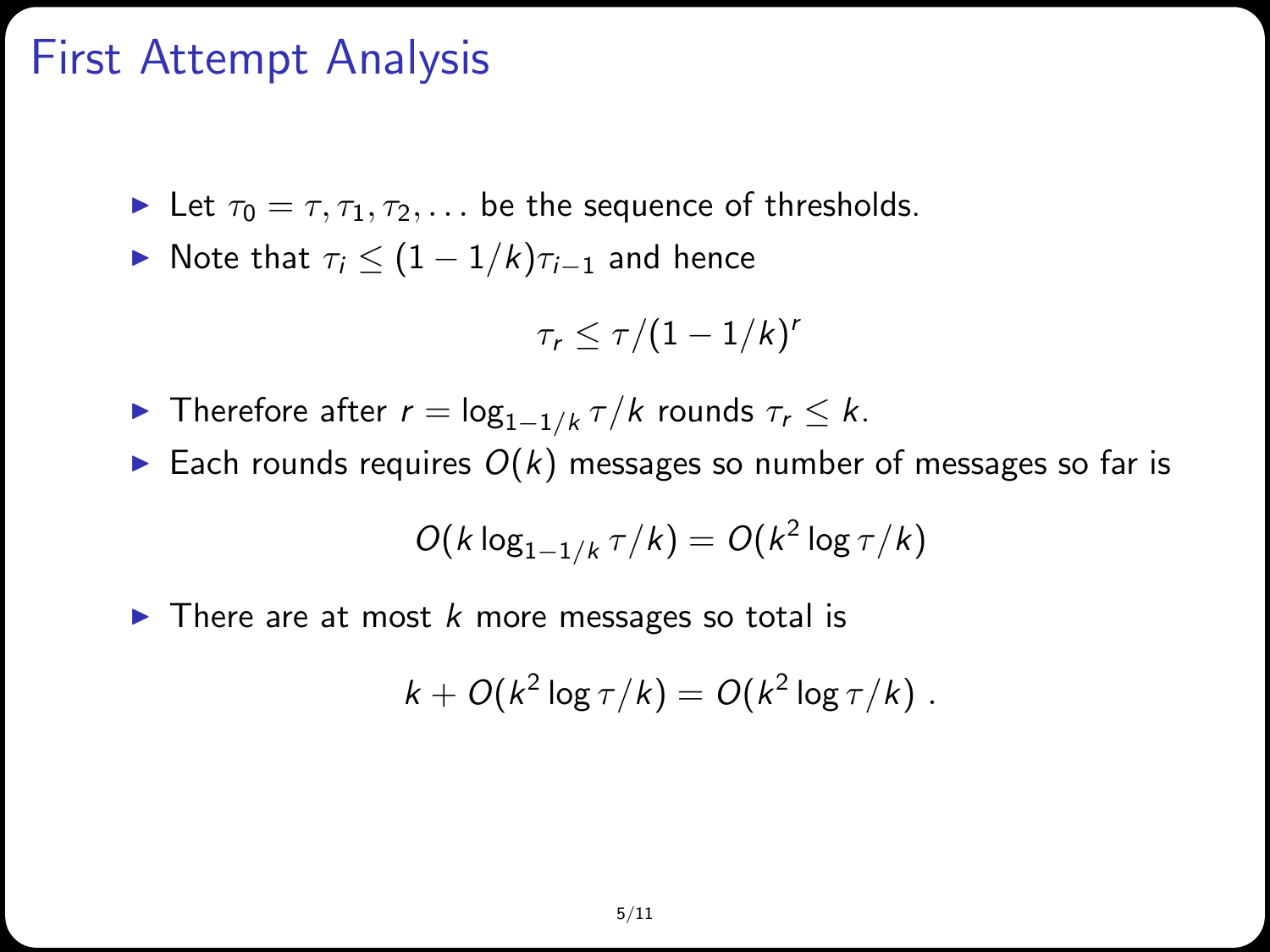## Better Counting Algorithm

Better algorithm: Proceeds in rounds  $j = 1, 2, 3...$ 

- Player *i* maintains  $n_i$  as before.
- In round j, player sends  $n_i$  if it reaches  $\tau/(2^j k)$
- $\triangleright$  Central site waits until k messages are received then broadcasts the start of the new round.
- ► Correctness is clear since during round j,  $\sum_i n_i < k \cdot \tau/(2^j k) < \tau/2^j$ and total count registered by central site at start of round is

$$
\tau/2 + \tau/4 + \ldots + \tau/2^{j-1} = \tau - \tau/2^{j-1} \ .
$$

**Fig.** That Total number of messages is  $O(k \log(\tau/k))$ .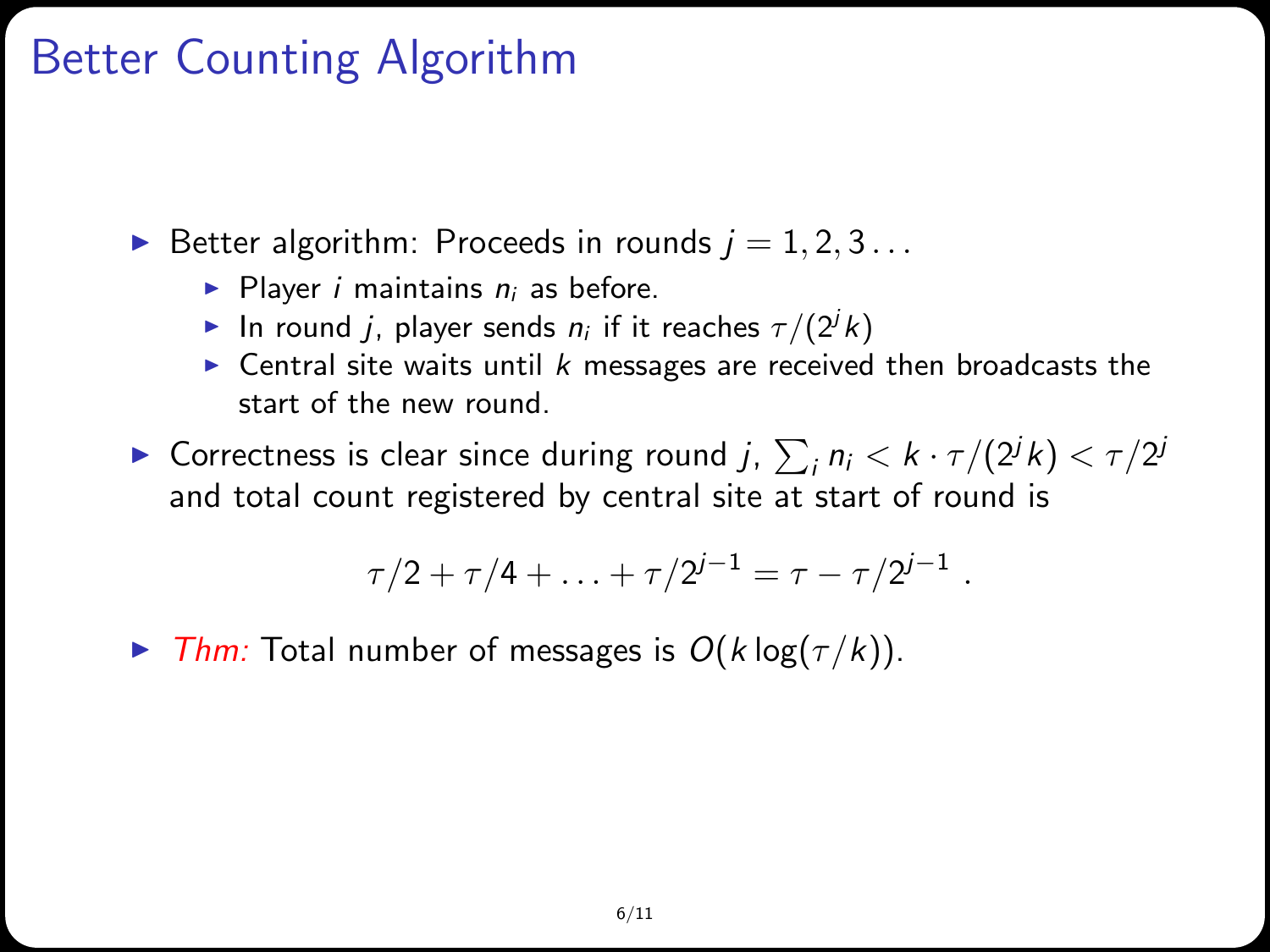## Second Attempt Analysis

► Number of rounds is  $log(\tau/k)$  since  $j > log(\tau/k)$  implies

 $\tau/(2^j k) < 1$  .

Each rounds has  $O(k)$  messages, so total number of messages is  $O(k \log(\tau/k))$ .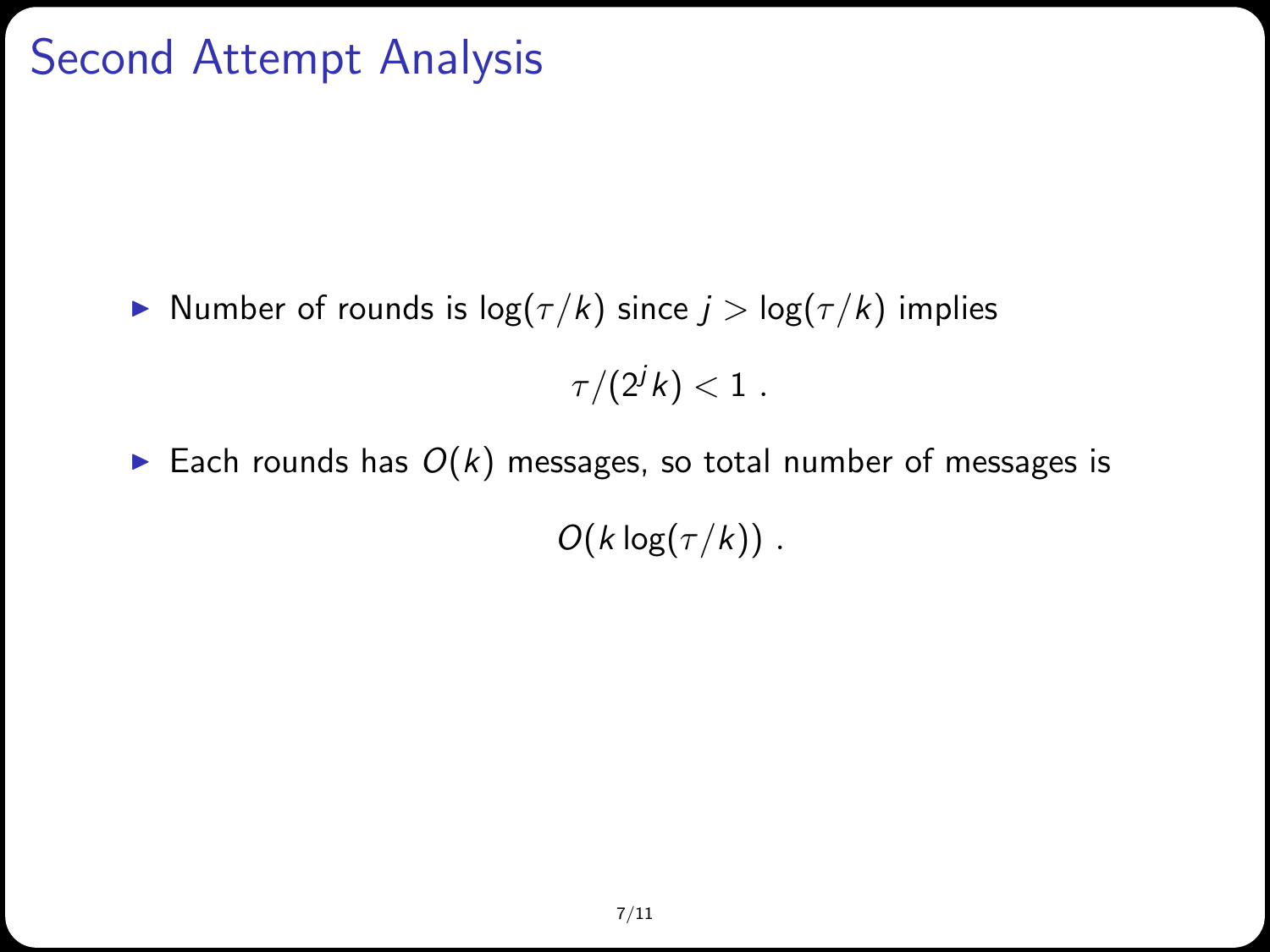#### **Outline**

[Counting](#page-2-0)

<span id="page-7-0"></span>[Distributed Sampling](#page-7-0)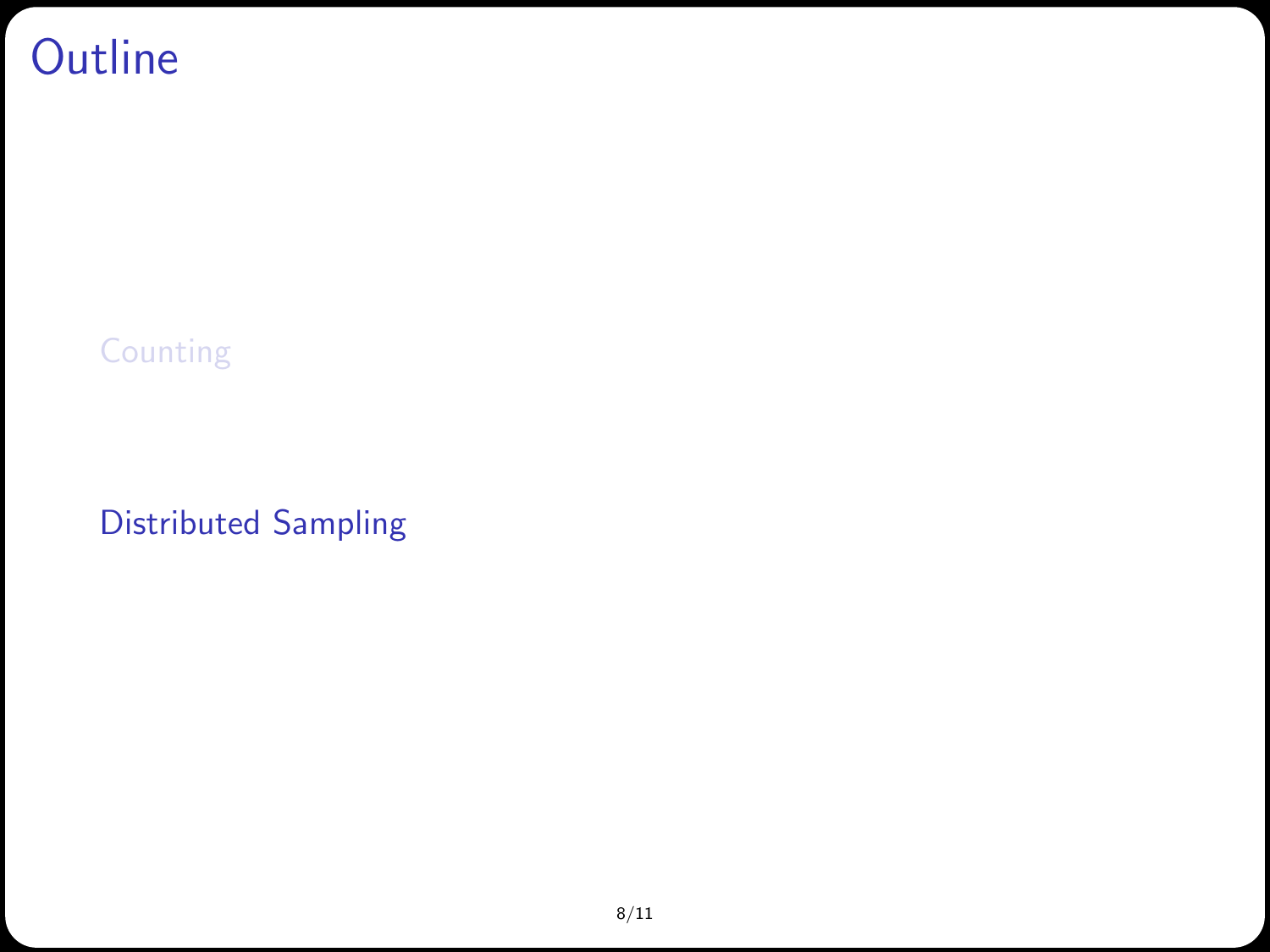## Distributed Sampling

 $\triangleright$  Suppose we want to maintain a random set of s elements from

 $S_1 \cup S_2 \cup \ldots \cup S_k$ 

 $\triangleright$  Basic Idea: When each element x is observed by a player, it is assigned a random weight  $w(x) \in_R [0,1]$ . The s elements from  $S_1 \cup S_2 \cup \ldots \cup S_k$  with the smallest weights are a random subset.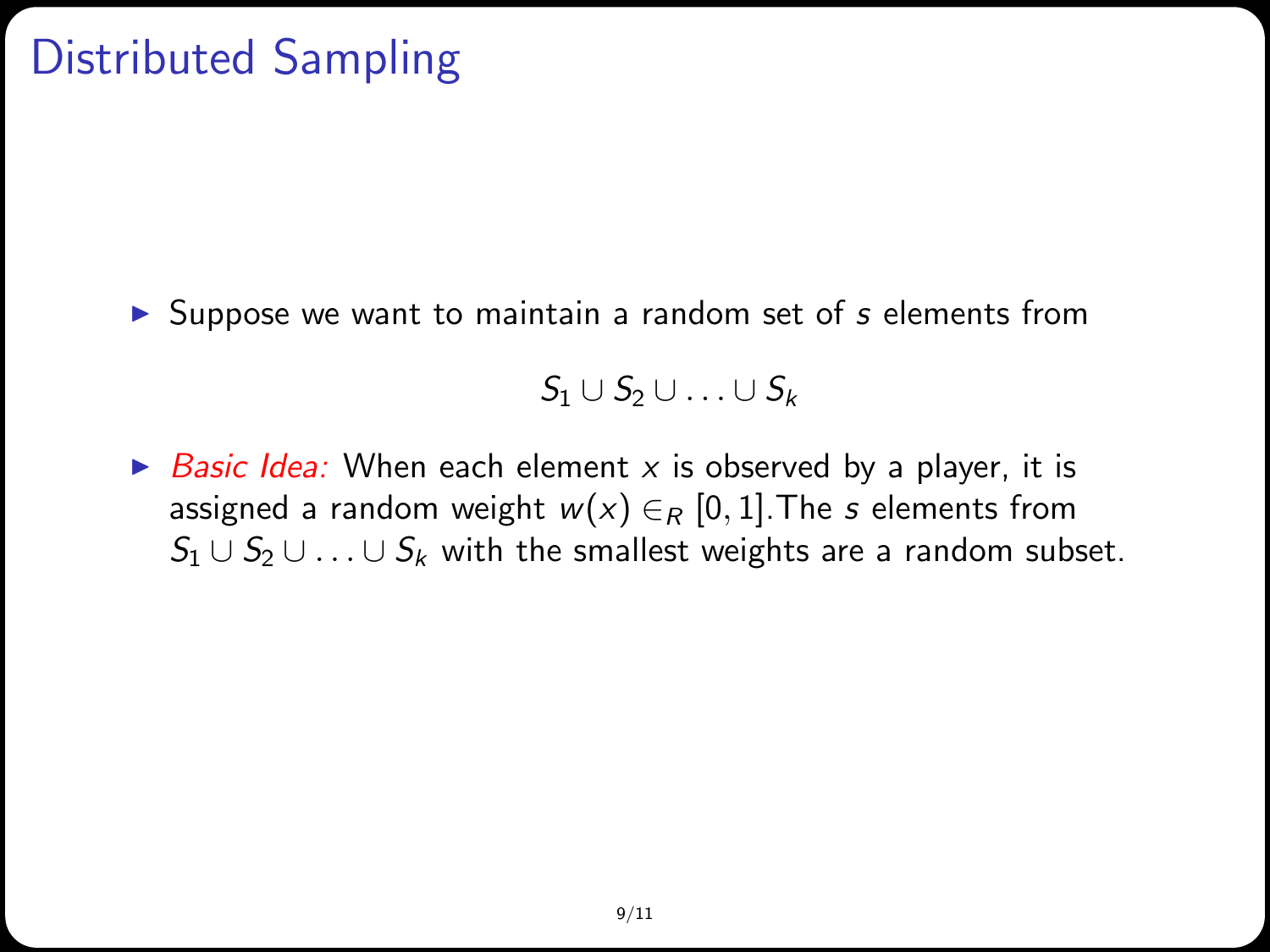# Sampling Algorithm

 $\triangleright$  Stored Values: Central site maintains a set S of  $\leq$  s elements and

$$
u=\max\{w(x):x\in S\}.
$$

and each player *i* maintains some  $u_i > u$ 

- ▶ Player: On seeing x, player sends  $(x, w(x))$  if  $w(x) < u_i$ .
- $\triangleright$  Central Site: Updates S such that it includes the s elements from  $S \cup \{x\}$  with the smallest weights. Sends u to player i.
- $\triangleright$  Central Site: Broadcasts u if u has decreased by a factor r since last broadcast. Call this a "new round."